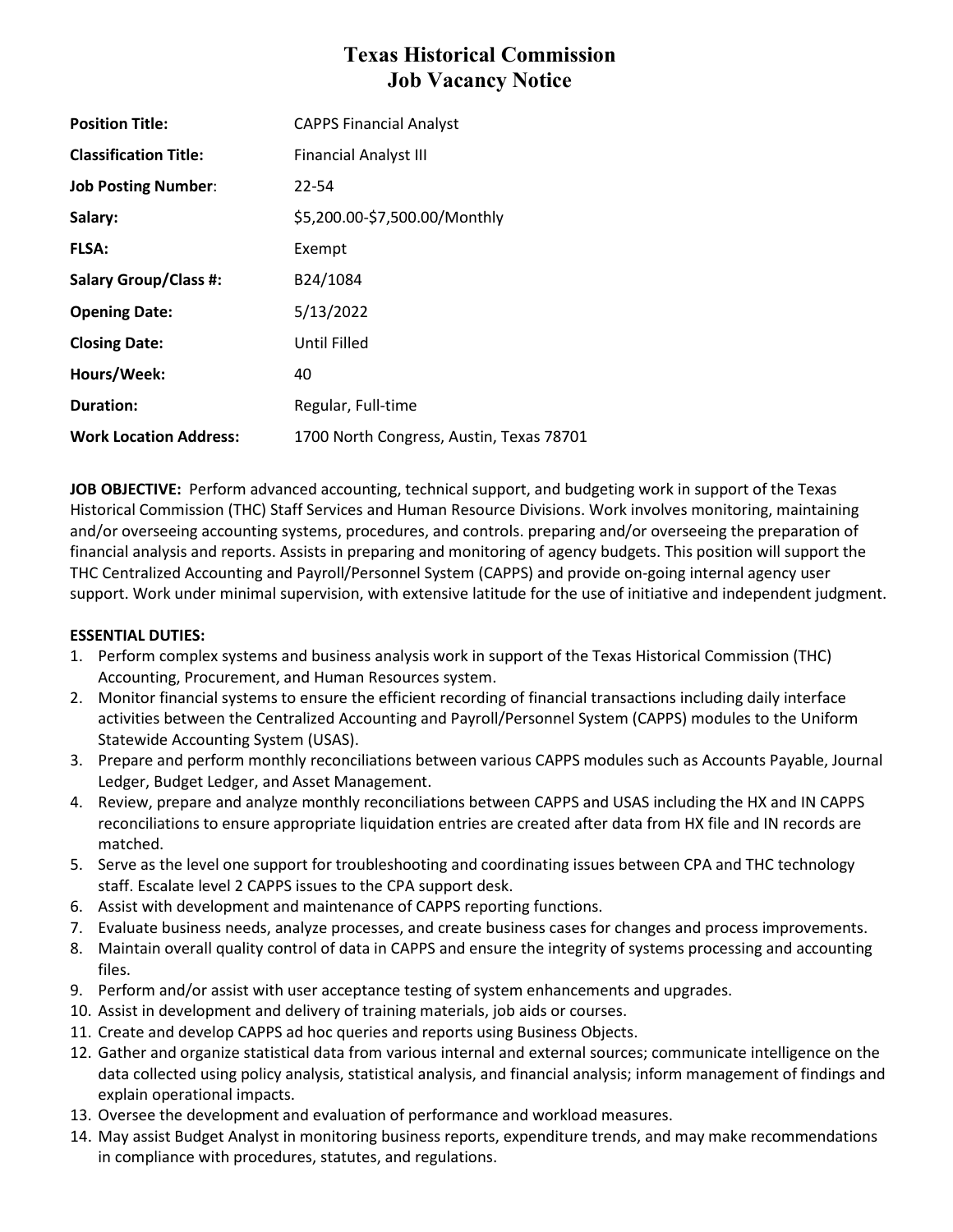- 15. May assist Budget Analyst in the coordination and preparation of budget and management reports to provide management with expenditure data, trends, and recommendations.
- 16. Analyzing financial data analysis.
- 17. Maintain and update CAPPS training manual.
- 18. Attend and participate in CAPPS user group and governance meetings and report updates and changes to staff.
- 19. Perform CAPPS training for agency staff.
- 20. Adhere to established work schedule with regular attendance.
- 21. Follow all THC safety guidelines/procedures and ethics requirements.

# **NON-ESSENTIAL DUTIES:**

22. Perform other duties as assigned.

# **QUALIFICATIONS/REQUIREMENTS (The application must specifically state how each of the following qualifications are met):**

- Graduation from an accredited four-year college or university (two years of relevant work experience related to the essential duties may substitute for one year of college).
- Minimum two years' work experience providing support for PeopleSoft Financial modules;
- Experience with PeopleSoft security setup;
- Experience with query design and analysis;
- Experience working with Texas state government processes, policies, and procedures;
- Valid driver's license, acceptable driving record and ability to drive a state vehicle; and
- Required to travel up to 10% of the work period.

## **PREFER:**

- Master's degree in Accounting, Business, Public Administration, Computer Science, Computer Information Systems, Management Information Systems, or closely related field.
- Experience working with the State of Texas Uniform Statewide Accounting System (USAS);
- Experience working with State of Texas Centralized Accounting and Payroll/Personnel System (CAPPS);
- Experience with Tableau Software.

## **KNOWLEDGE, SKILLS, AND ABILITIES:**

- Knowledge of Accounting, Budgeting, and Procurement processes and procedures;
- Effective verbal and written communication, human relations, and organizational skills;
- Skill in identifying and analyzing resources needed and actions to be taken to ensure division needs are met;
- Skill in prioritizing, identifying, and communicating project resources and updates needed to complete multiple projects concurrently within schedule deadlines;
- Skill in providing customer service excellence to both internal and external customers;
- Skill in operating a personal computer with word processing, database, and spreadsheet software;
- Ability to accurately and efficiently work with large data sets;
- Ability to identify and implement process improvement and automation opportunities;
- Ability to work in a setting requiring self-motivation/cooperative decision-making and to work effectively with diverse groups of people;
- Ability to work effectively under pressure and meet strict deadlines while maintaining extreme attention to detail;
- Ability to multi-task in a fast-paced environment;
- Ability to adapt successfully and quickly to change and deliver quality results in a timely manner;
- Ability to plan, organize and work independently, as well as within a team environment;
- Ability to anticipate needs and risks;
- Ability to exercise sound judgment and discretion; and
- Ability to maintain the highest level of confidentiality.